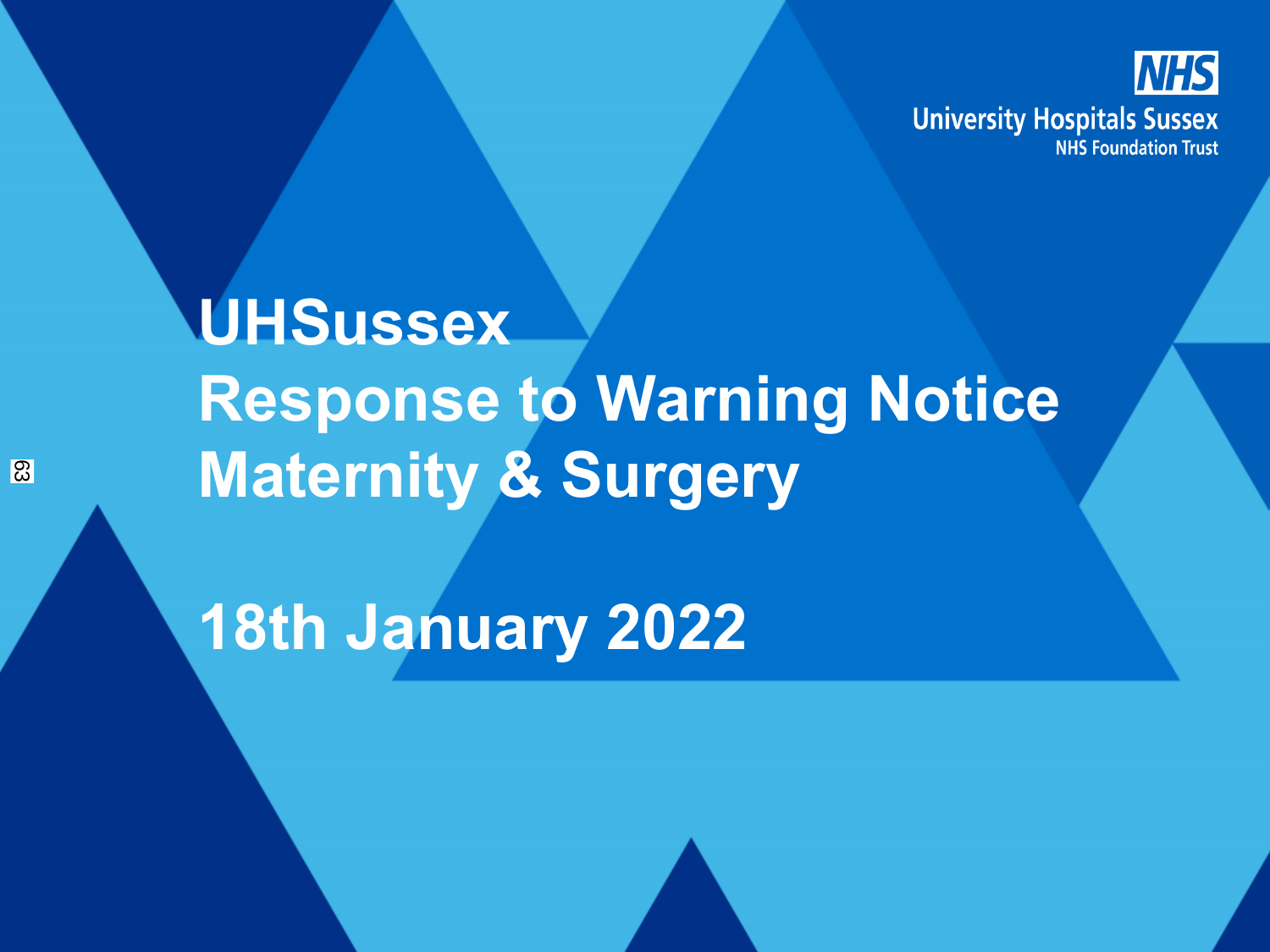## **UHSussex response to the CQC Warning Notice**



- The CQC made an unannounced focussed inspection of Maternity Service and Surgery in the Royal Sussex County Hospital on 28<sup>th</sup> September 2021
- The CQC issued a Warning Notice which identified four areas that the Trust was required to make significant improvements in by 3<sup>rd</sup> December 2021:
	- Safe storage and administration of medicines in maternity
	- Safe, secure and contemporaneous medical records in maternity across the trust
	- Infection prevention and control in surgery at RSCH
	- Assessing and responding to risk
- The Trust provided a comprehensive response to these concerns on  $6<sup>th</sup>$  April (response attached)
- It also identified a further two areas that required significant improvement by 29<sup>th</sup> April 2022:
	- Lack of sufficient numbers of suitably qualified staff to deliver safe services
	- Good governance

64

- The Trust is addressing these concerns and will achieve the improvement required across all areas no later than 31st March 2022
- An ICS led System Oversight Meeting, includes all key stakeholders and meets monthly to track and assure delivery of UHSussex Improvement Plans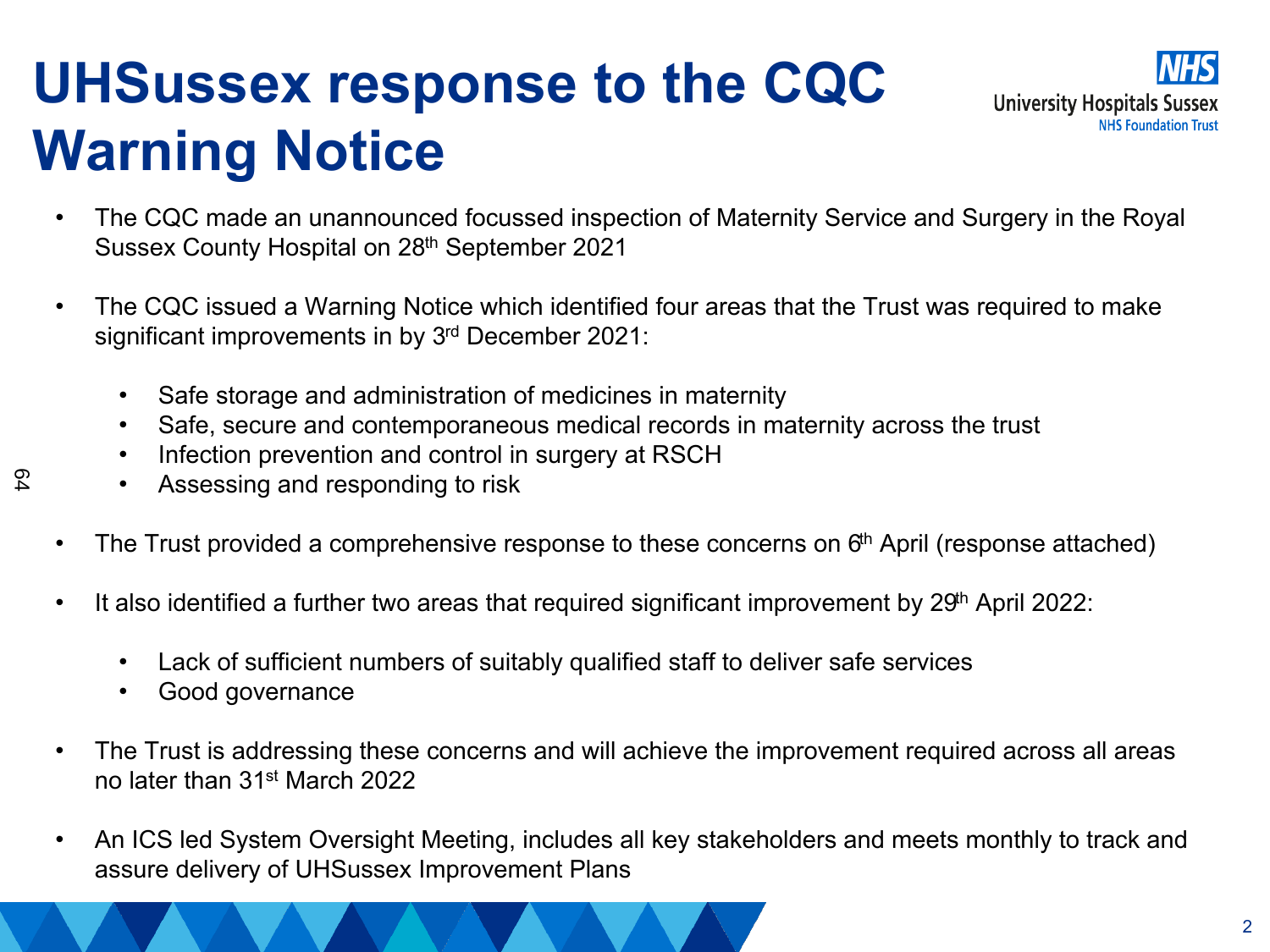### **CQC Feedback to Trust's response** University Hospitals Sussex **to the Warning Notice**



The Trust has received feedback from the CQC on our response to the Warning Notice submitted 3<sup>rd</sup> December 2021

The CQC has:

- Confirmed that the action plan clearly addresses the breaches in regulation and all other areas of concern identified during our inspection
- Recognises the steps the Trust is taking to ensure improvement actions are embedded within the timeframes set out in the Warning Notice 55
	- Requested three amendments to the action plan:
		- A specific time frame allocated for each action
		- A visible review date recorded
		- A responsible/named individual recorded against the actions

The Trust has made these amendments which are reflected in the following slides

The Trust has also undertaken other improvements, which includes introduction of a new Executive role (agreed by Board  $6<sup>th</sup>$  January 2022) to provide strengthened governance in the Trust, as well as immediate actions undertaken around a specific HR issue following original CQC visit.

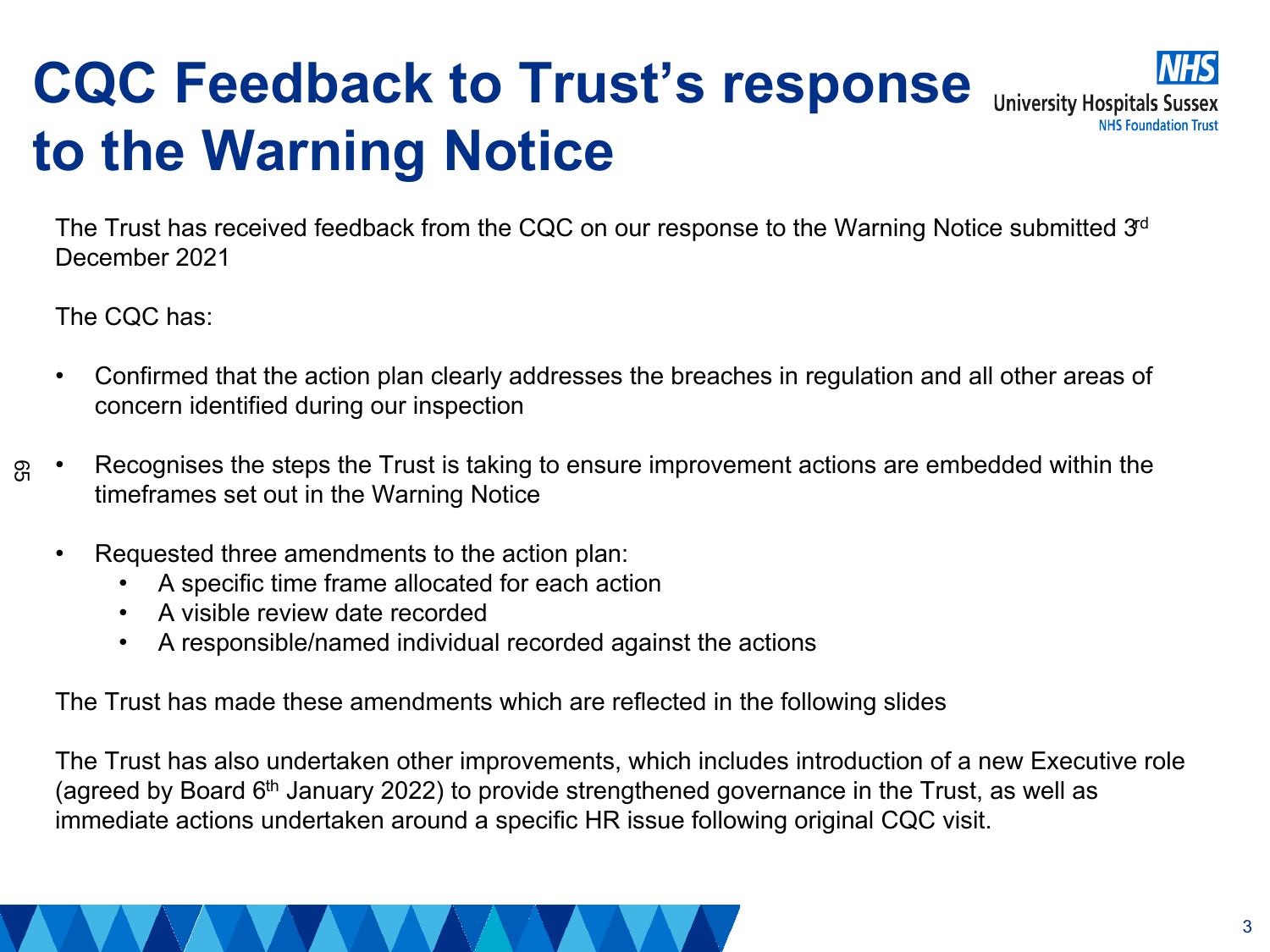#### **UHSussex Improvement Governance Constance Aversity Hospitals Sussex NHS Foundation Trust**

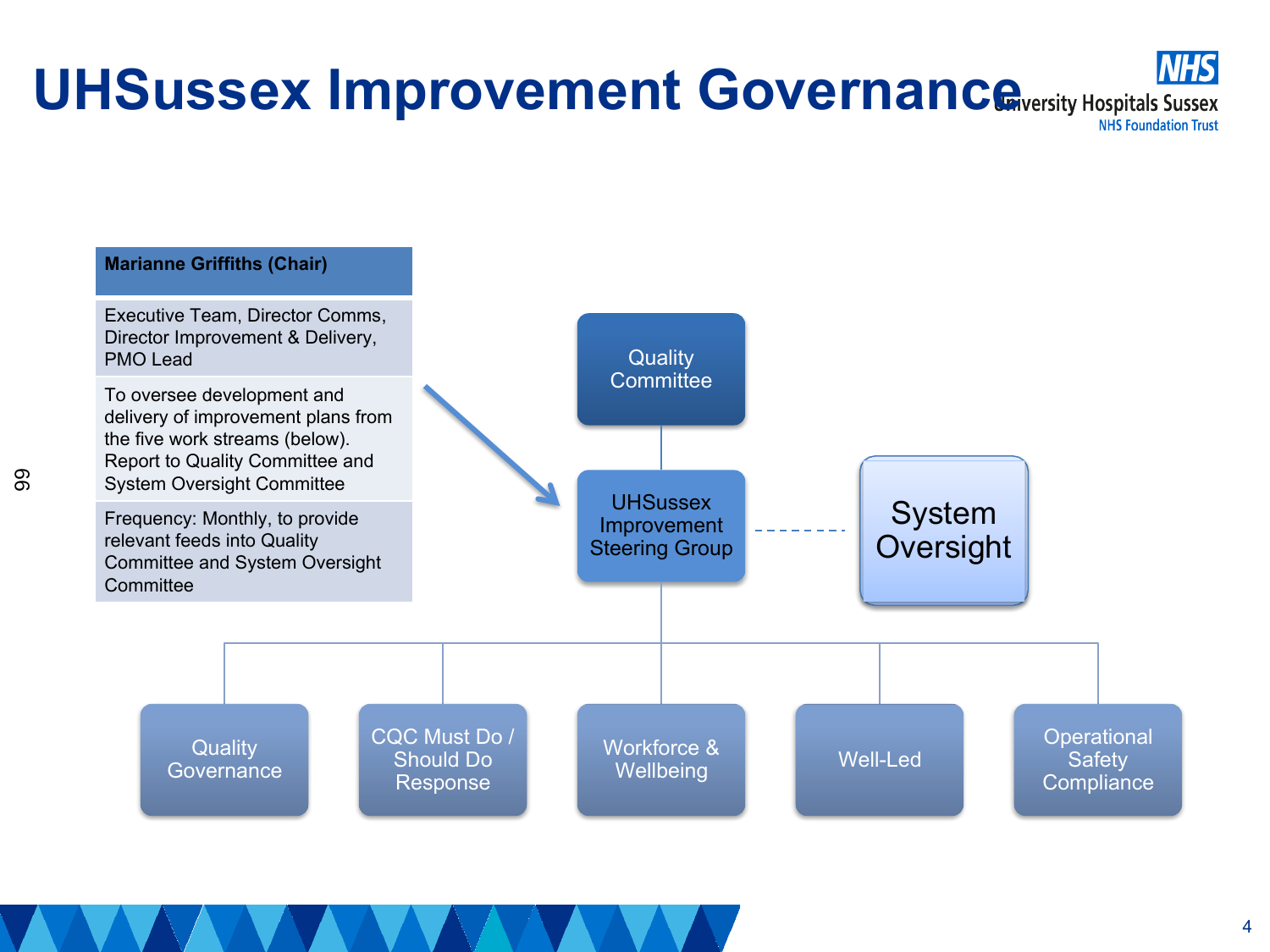### **Workstream Structure and Scope**

**University Hospitals Sussex NHS Foundation Trust**